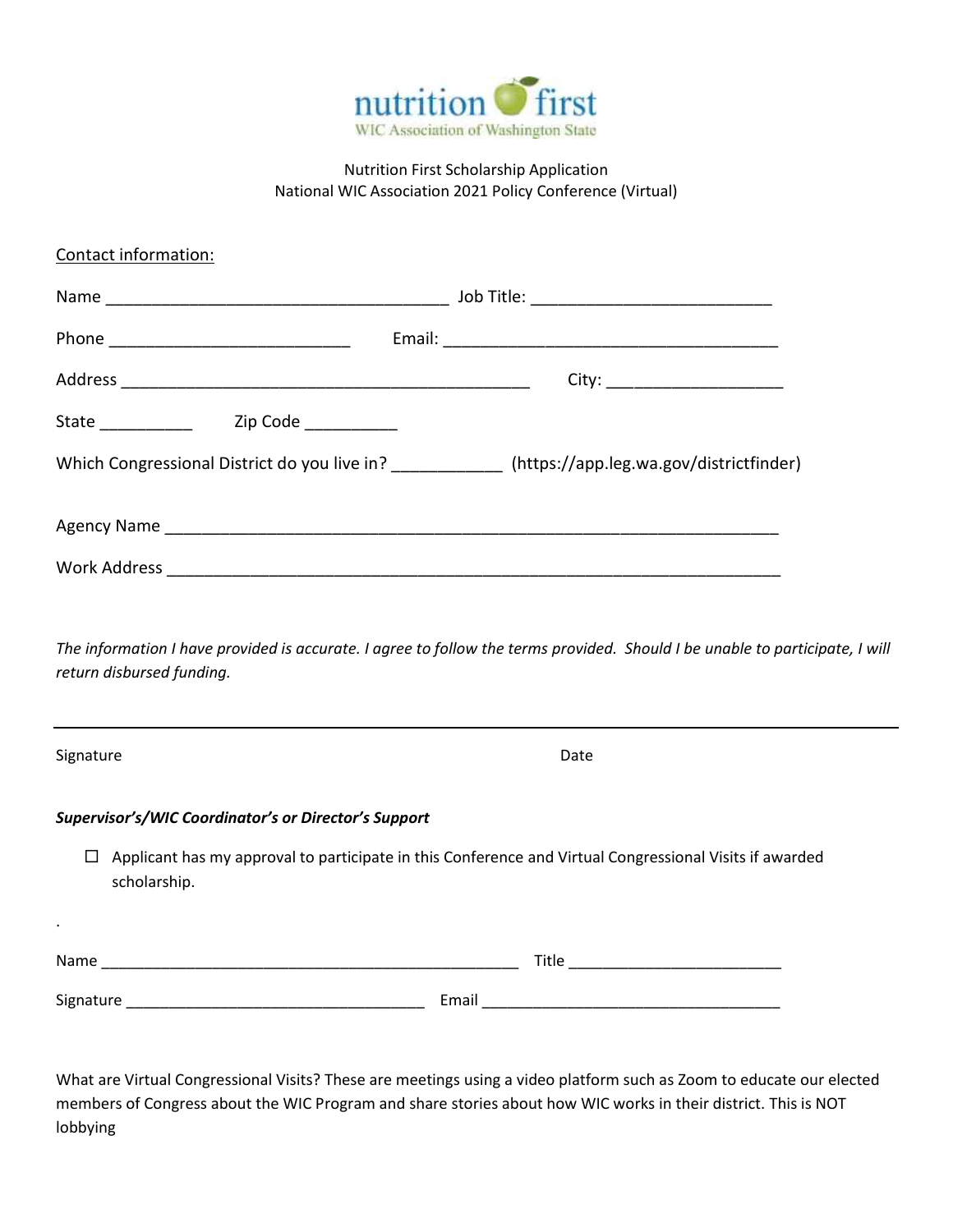## **Personal Statement**

Please write a personal statement supporting your interest in attending and what you hope to gain from attending the conference. What benefit will your WIC program receive by your attendance? Keep length to 300-500 words.